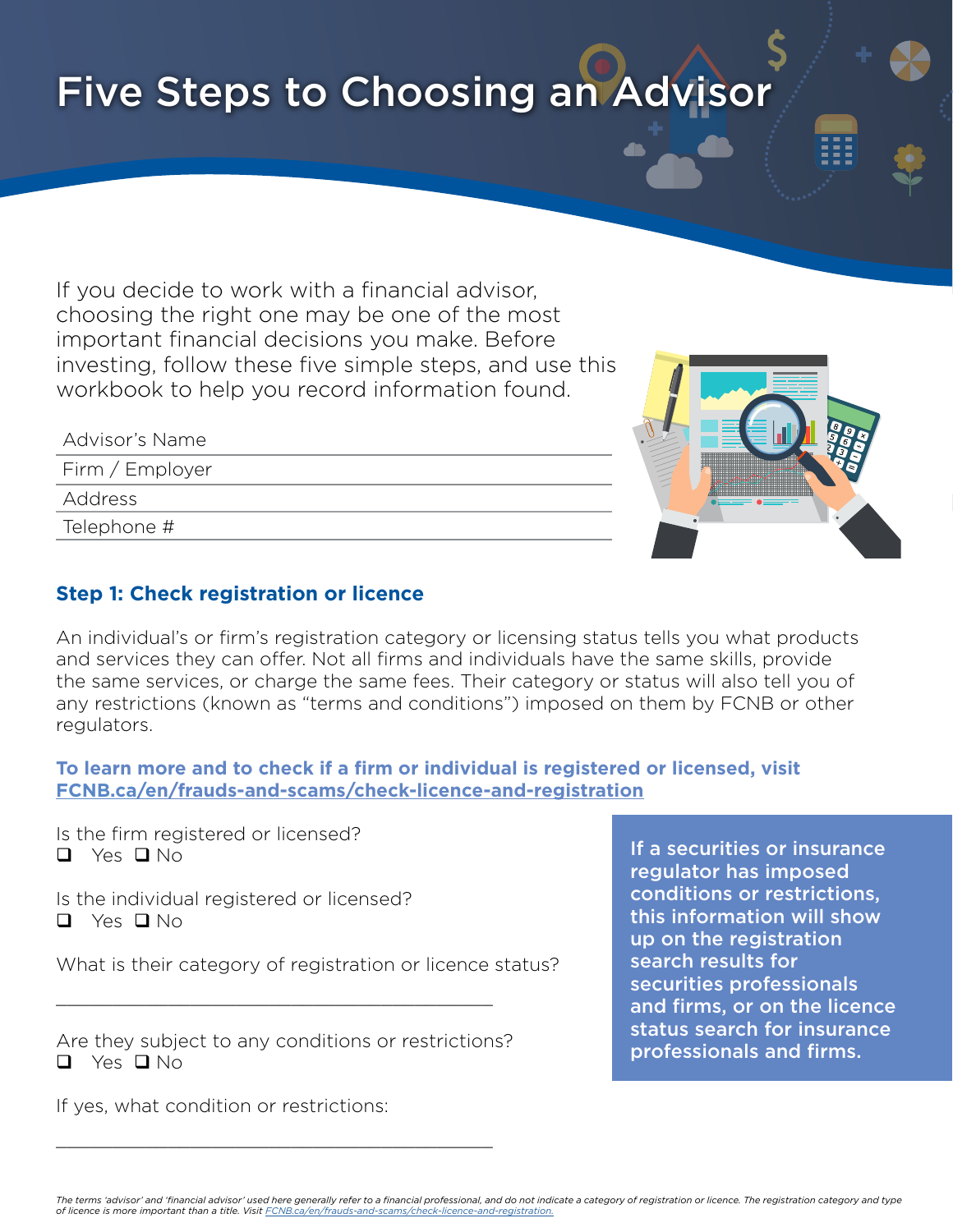

# **Step 2: Check disciplinary history**

If the securities professional or firm you are considering was disciplined, this information will show up on the results of your registration search. You may want to follow up with the disciplining securities regulator to learn more or find out if there are any restrictions on the person's registration.

**To learn more, and to check registration, visit [FCNB.ca/en/frauds-and-scams/check](https://fcnb.ca/en/frauds-and-scams/check-licence-and-registration)[licence-and-registration](https://fcnb.ca/en/frauds-and-scams/check-licence-and-registration)**

#### **You may also want to check:**

| Have they been disciplined by FCNB? ( <i>ECNB.ca/en/news-alerts</i> )                                                            | $\Box$ Yes $\Box$ No |
|----------------------------------------------------------------------------------------------------------------------------------|----------------------|
| Are they on the FCNB caution list? ( <i>FCNB.ca/en/news-alerts</i> )                                                             | Yes $\square$ No     |
| Are they on the IIROC list of Enforcement Actions? ("Search<br>Disciplinary Cases" at www.iiroc.ca)                              | $\Box$ Yes $\Box$ No |
| Have they been disciplined by the MFDA? ("Check an Adviser" at<br>www.mfda.ca)                                                   | $\Box$ Yes $\Box$ No |
| Have they been disciplined by the Chambre de la sécurité financière<br>in Québec? ("Ethics and Discipline" at www.chambresf.com) | $\Box$ Yes $\Box$ No |

The Ombudsman for Banking Services and Investments (OBSI) is a free, independent service for resolving banking and investment disputes between participating firms and their clients.

Investors may wish to consult OBSI's list of firms that have refused to compensate investors where OBSI felt it was warranted.

**If the person you are dealing with is not registered or licensed, or is on a caution list, contact FCNB.** 

## **Step 3: Check if the advisor and firm are right for you**

To help you make your decision, ask them questions like:

#### 1. What is your investment philosophy?

An investment philosophy is a set of personal guidelines or principles that shape how an individual makes investment decisions.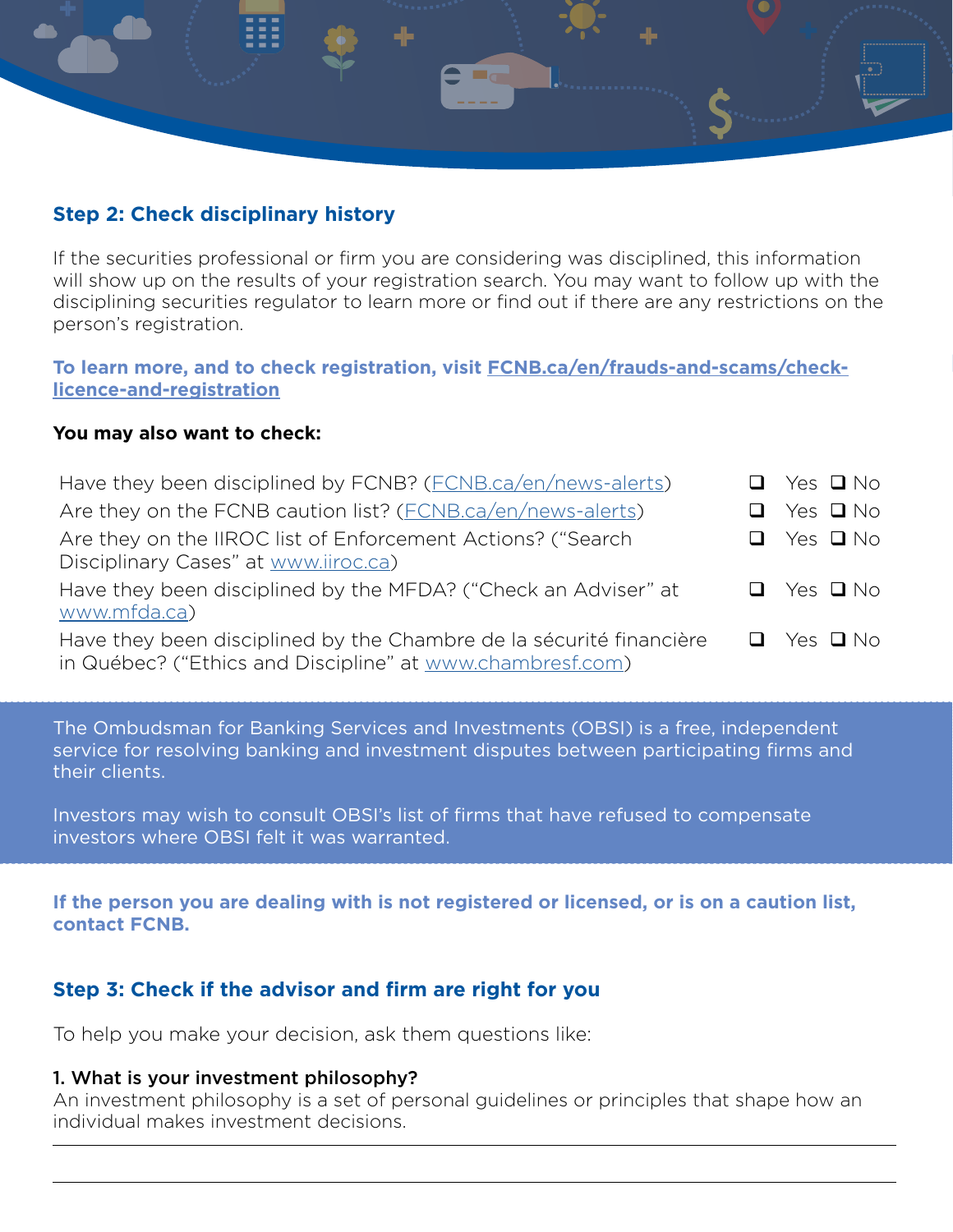Ask this follow-up question – Why do you believe in the investments you recommend? If your advisor recommends a particular company, ask them why they believe in it. This can help ensure that it is a company that you believe in too and that lines up with your investing philosophy.

#### 2. What is your background and education?

Beyond asking how long they have worked at their current role or where they went to school, try to find out about their learning style. An individual must meet certain requirements and minimum standards to be in the business of selling or advising in securities, so make sure to ask them about registration too.

Ask this follow up question – What have you done that equips you to advise me? Do they have experience in a related field, or additional learning that can relate specifically to your situation, goals or investing philosophy?

## 3. How much will it cost?

Depending on who you're speaking with, you may encounter different levels of transparency when it comes to talking about fees and costs. Watch out for someone trying to hide the costs or downplay them.

Ask this follow-up question – How do you get paid?

#### 4. How will you help me understand my risk tolerance?

When discussing your risk tolerance with your advisor, you also should talk about your time horizon. How long are you willing to part with your money before you will need it?